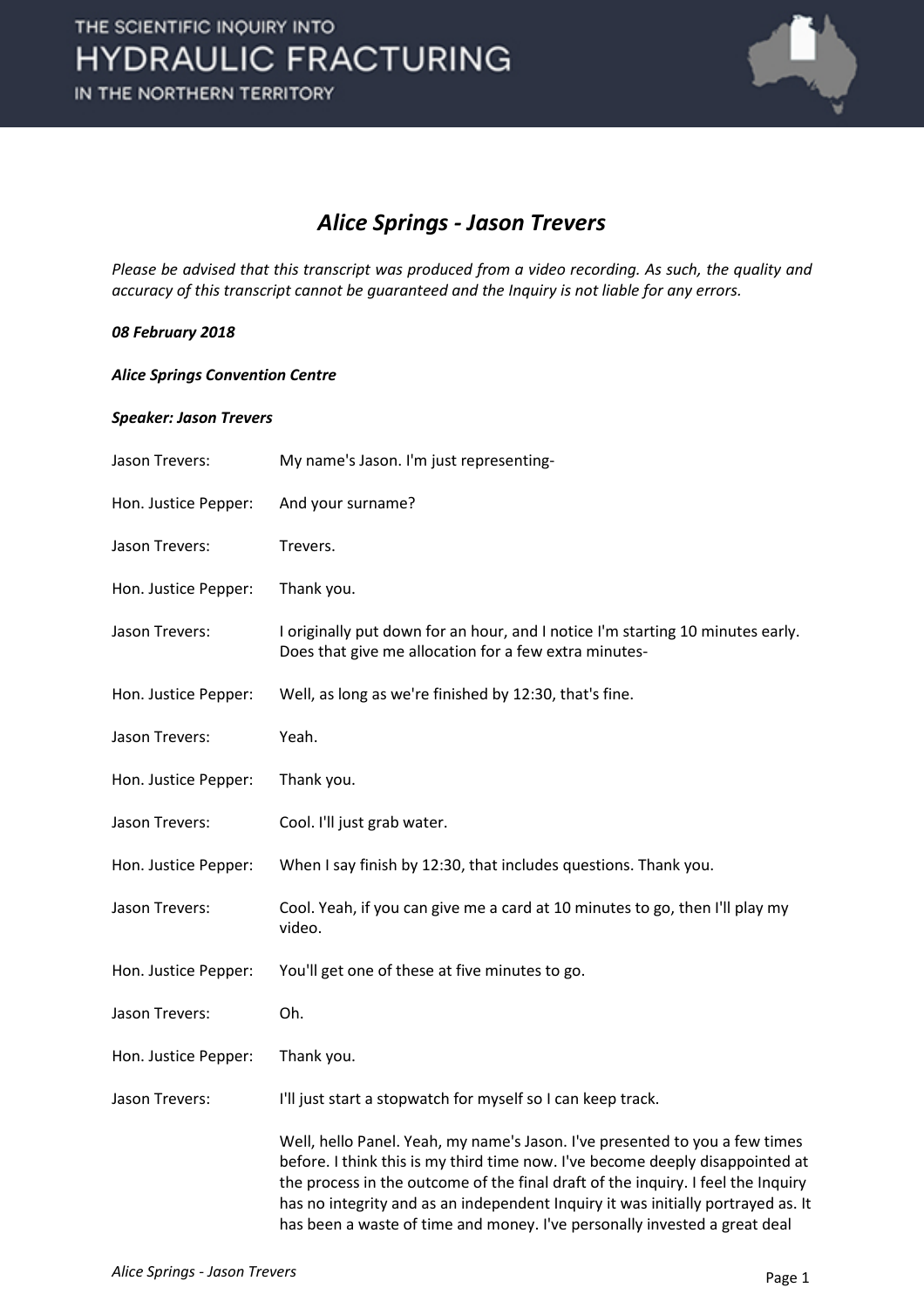

into gathering information for this Inquiry and presenting before you. I've been commended for my presentations, but it has amounted to nothing. The Chief Minister, Michael Gunner, appointed the Independent Scientific Panel to inquire into the environmental impacts and risks associated with hydraulic fracturing. It is your job to assess the risks with regard to the most relevant, current, and available scientific information.

Fracking has many risks and potential things it can go catastrophically wrong. Not a single unconventional gas field has completed its life cycle of the gas field. It is a new, experimental technology. Already, there is evidence of countless incidences where the environment has been detrimentally affected, habitats destroyed, surface and ground water contaminated, drinking water contaminated, just to name a few.

I've personally spent many hours to the early hours of the morning researching fracking to present my findings before you. I do not have time to look at all the issues, so I will just look at one, which I think is a pivotal point: well integrity. In my first presentation, I presented to you the facts that 7% of new wells leak, and as well's age that percentage increases to 30 - 50% at the end of the well's life. I provided a video of Dr. Ingraffea, a worldrenowned authority and respected scientist on the subject of fracking, and other documentation to back up my claim.

I was shocked to read your report where you printed APPEA's figures of .004%, one in 20,000 well integrity failures. I challenge this in my next presentation to you, providing peer-reviewed scientific papers. One of them titled, "Implications for Shale and Unconventional Reserve-" oh, no that wasn't the title. "Oil and Gas Well and their Integrity Implications for Shale and Unconventional Resource Exploration." This peer-reviewed article was written by nine scientists from five different universities or institutions, compiled from 25 reliable data sets from around the world. Its conclusion sort of showed there was large variability between 2% and 5% of instances were well integrity failures over the 4 million relative of the reliable data sets.

APPEA's data must have missed this exclusive study and other well documented factors that the rate of well failure increases with age, steel rust, and centigrades. It's an unsolved problem. 30 - 50% that are fracked at the end of their life are leaking. When a well is capped or plugged, it will continue to leak on the outside layer where degradation continues to rapidly and eventually the steel and cement will decay completely.

Dr. Matthew Carroll, Senior Lecturer, Environment Engineering RMIT University also responded to your Interim Report. Where was that? He said, "There is clearly a large discrepancy in the rate of well integrity failures reported in academic literature, e.g. Ingraffea et al. 2014 and Jackson studies cited in the Interim report, literature produced by the oil company and gas industry APPEA. The Inquiry's Interim Report quotes well failure rates ranging as high as 6% based on academic sources, to as low as .004% according to petroleum gas industry sources. The reasons for this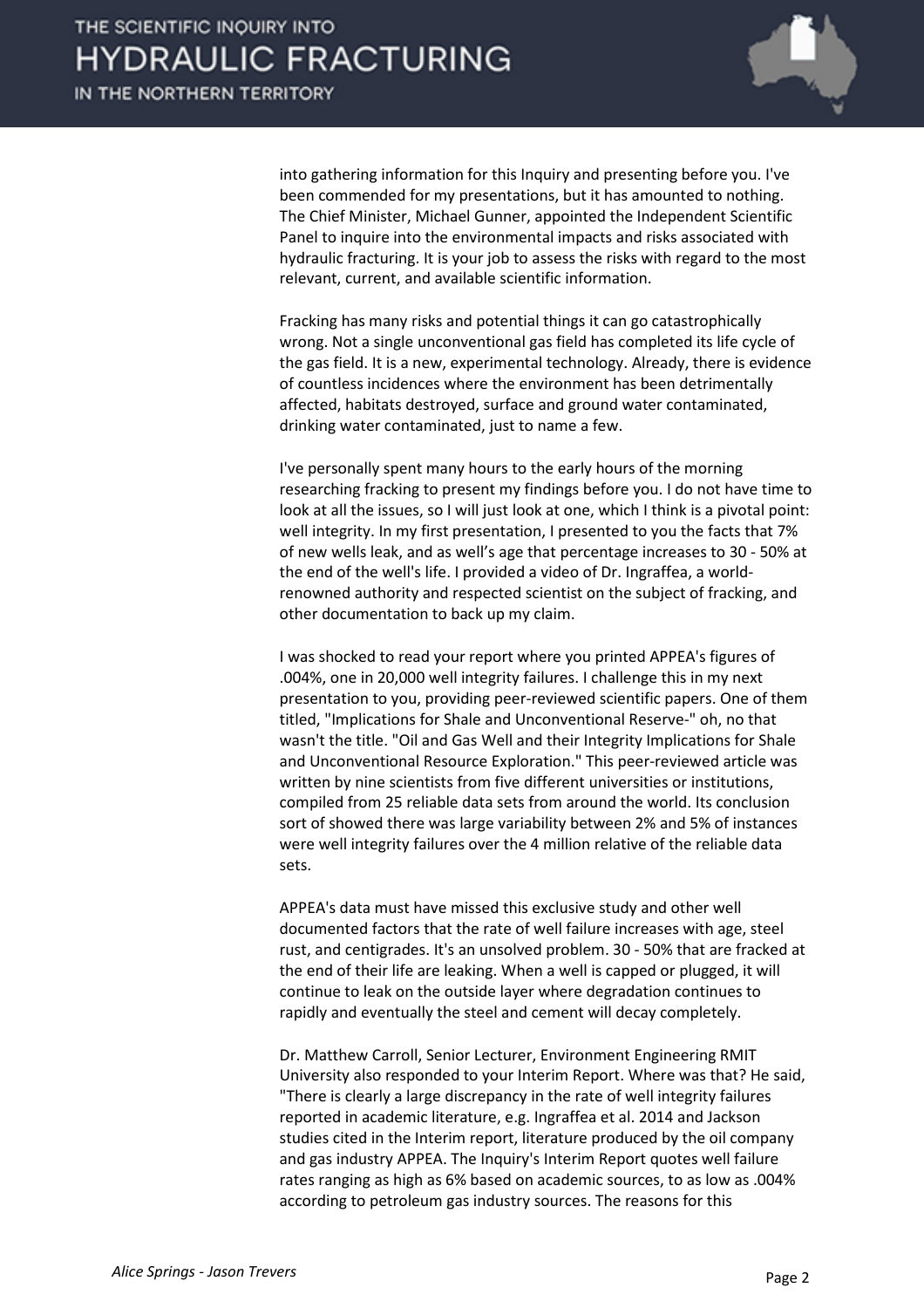

discrepancy should be thoroughly investigated and resolved by the Inquiry prior to any judgement about risk levels."

Part of APPEA's information used derive this figure came from the Society of Petroleum Engineers. In a video I'll show you later, the Society of Petroleum Engineers also has documentation quoting 5% well failure rate. So, the same organisation is quoting very different figures, depending on who they want to target.

Dr. Matthew Carroll said that the EPA figures point derived from an article from the Society of Petroleum Engineers. The article was not available to the public or academics. That did not stack up against a multitude of peerreviewed articles and world-wide data sets. To get their low, unrealistic data, APPEA used a hand-selected data from ground water protection camps in 2011 study of onshore conventional gas fields, not unconventional gas fields. Quoting from Kim Keeran, et al. 2017 review of well integrity issues, it is clear that unconventional oil and gas resources present particular challenges with respect to maintaining well integrity.

The oil and gas industry have spent millions of dollars and decades trying to improve well integrity issues, and have been unable to improve the technology significantly to reduce well barrier failure. So they have resorted to spending millions of dollars intentionally misleading the public to make people believe that their extra layers of steel and cement will keep the hydrocarbons and toxic chemicals separate from our water and atmosphere forever. The Panel have misled the public by ignoring scientific evidence and data and facts presented and running with the gas industry's misleading campaign. The Panel has been presented with large amounts of information and has shown prejudice towards APPEA and their fantasy fool delusional unrealistic statistics of .004%. By printing it in their Interim Report, when challenged by myself, Dr. Matthew Carroll, and others to get to the bottom of the 1,000-fold discrepancy in statistics from the EPA, the multiple peerreviewed articles and world-wide data sets, the independent panel, charged with the responsibility of assessing the risks and report to the public, decide to sidestep this integral issue and appoint the Commonwealth Scientific Industrial Research Organisation.

Wikipedia say that the chief role of CSIRO is to improve the economic and social performance of industry. CSIRO in recent times has had 115 million dollar budget cut. It is not about to produce information and statistics that are contrary to the will of the commonwealth and the economy. So it's no surprise that the CSIRO statistics do not match world-wide data sets. .01% well failure, one in a thousand well integrity as compared to 5%, one in 20, is a 50-fold differential. Much better than a thousand-fold, but still nowhere close.

CSIRO also failed to acknowledge a well-documented problem in the industry that well failure rate increases as they age, they degrade over time. CSIRO found some study that seemed to ascertain or suggest that cement should remain intact for a thousand years. I'm sure the statistics of the CSIRO did not show the collapsed well at the dingo gas field 40 km south of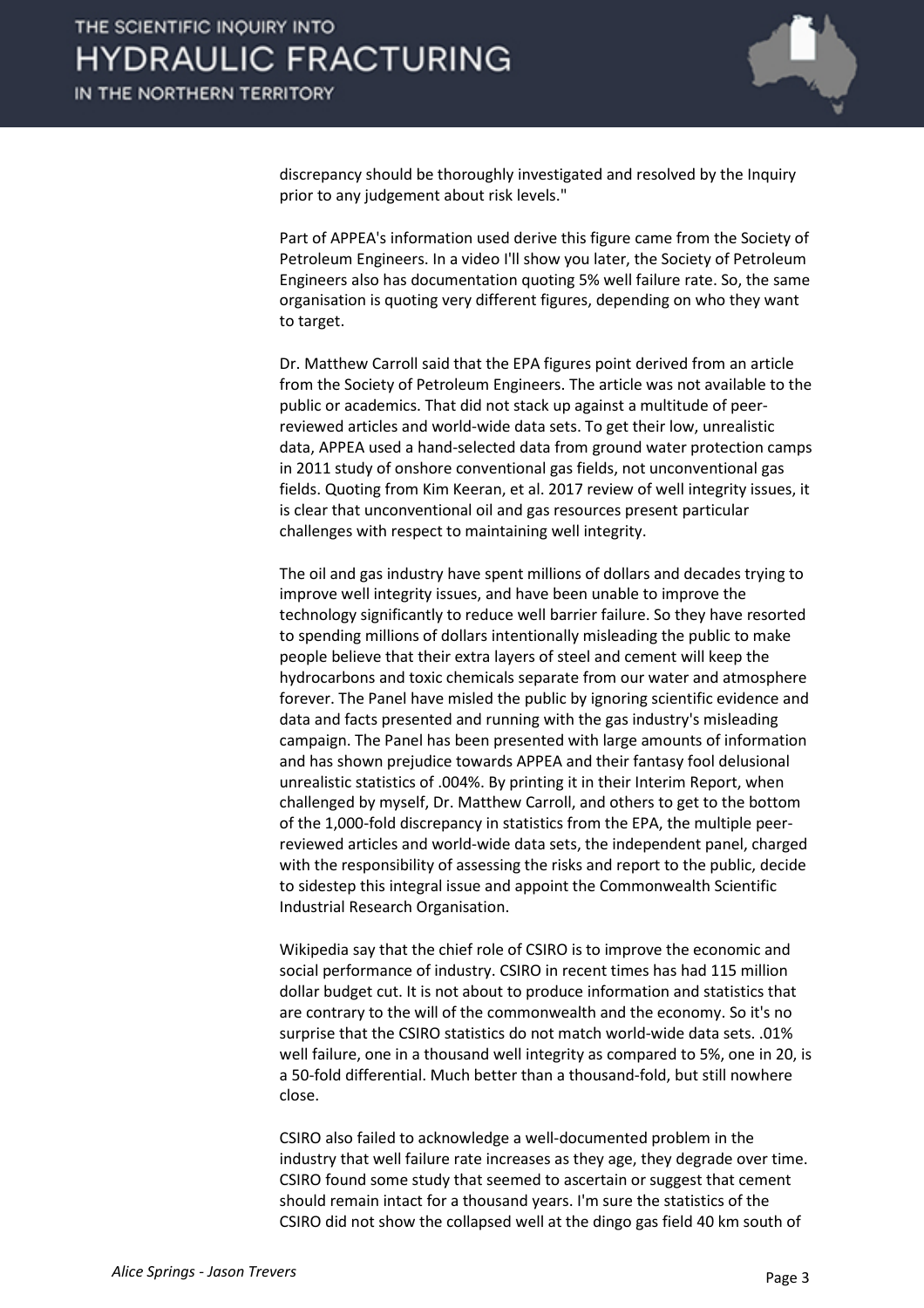

town, or the falsely fracked well at Lucy Creek. Due to the fact that we have a completely unregulated industry at the moment, they can basically pull out whatever figures they want, so it's not surprising that they got close to 0% well failure rates.

As members of the Panel you will be aware that the process and construction of a well, you would know how impossible it is to drill a well without contaminating local aquifers. Drilling the well contaminates the local aquifer with the local soil and contaminates with the drilling mud, which is pumped at pressure in large quantities into the aquifers as the initial well is drilled. Drilling mud contains chemicals toxic to human and animal health. So, yeah, before all the concrete and steel can be put in there, you're drilling straight into the aquifers.

More layers of steel and cement means larger drill holes, which means more contamination to the aquifer. Multi-wells compound the local contamination aquifers ten-fold. Multiple layers of steel and cement are added as a protection around the shallow aquifer, but often the deeper aquifers are not protected by additional layers of cement and steel. Not only are these often multiple layers of aquifers under the surface, there are also often multiple layers of shale deposits then the target layers containing pressurised hydrocarbon gases. While the production casing is being drilled, hydrocarbons have free access to lower, unprotected aquifers.

CSIRO did a 6.25 million dollar study in the Great Artesian Basin, GABWRA, taking 2.5 years to complete. Their finding demonstrates that ground water has a greater potential to mover vertically between aquifers than first thought. It cannot be assumed that deeper aquifers and superficial aquifers are not connected.

When the cement is actually put down in the well, it has to travel three or four kilometres down and maybe another three or four kilometres across, where it's pumped back, trying to seal up to the surface back up to the top. This is where you want your strongest cement and your strongest fixing because this is what's protecting the water layers above. But this is the poorest quality cement. It is pumped through the drillings of the open sort of ... It picks up debris from the hydrocarbons, the oily based substances, and multiple layers of chemicals or particles as it goes up there. So your poorest quality of cement is where you want the strongest bond to last for eternity. When it gets to the shallow shale layers as a liquid cement with high pressure gas, which deviate and reduce the bond. That high pressurised gas can actually add to bubble sort of effects, going further up the tube and column into where you need the strongest bond of cement.

The judgement made by the people doing the cementing because it costs a lot to run a drill rig and they don't want hours and hours going by, waiting for the cement to go off. So it takes a couple hours, but it's a fine line. And if they get it wrong on the other side, you get lock up, where the cement doesn't get all the way up to where you want it to go and you have open annuluses going up to the water aquifers.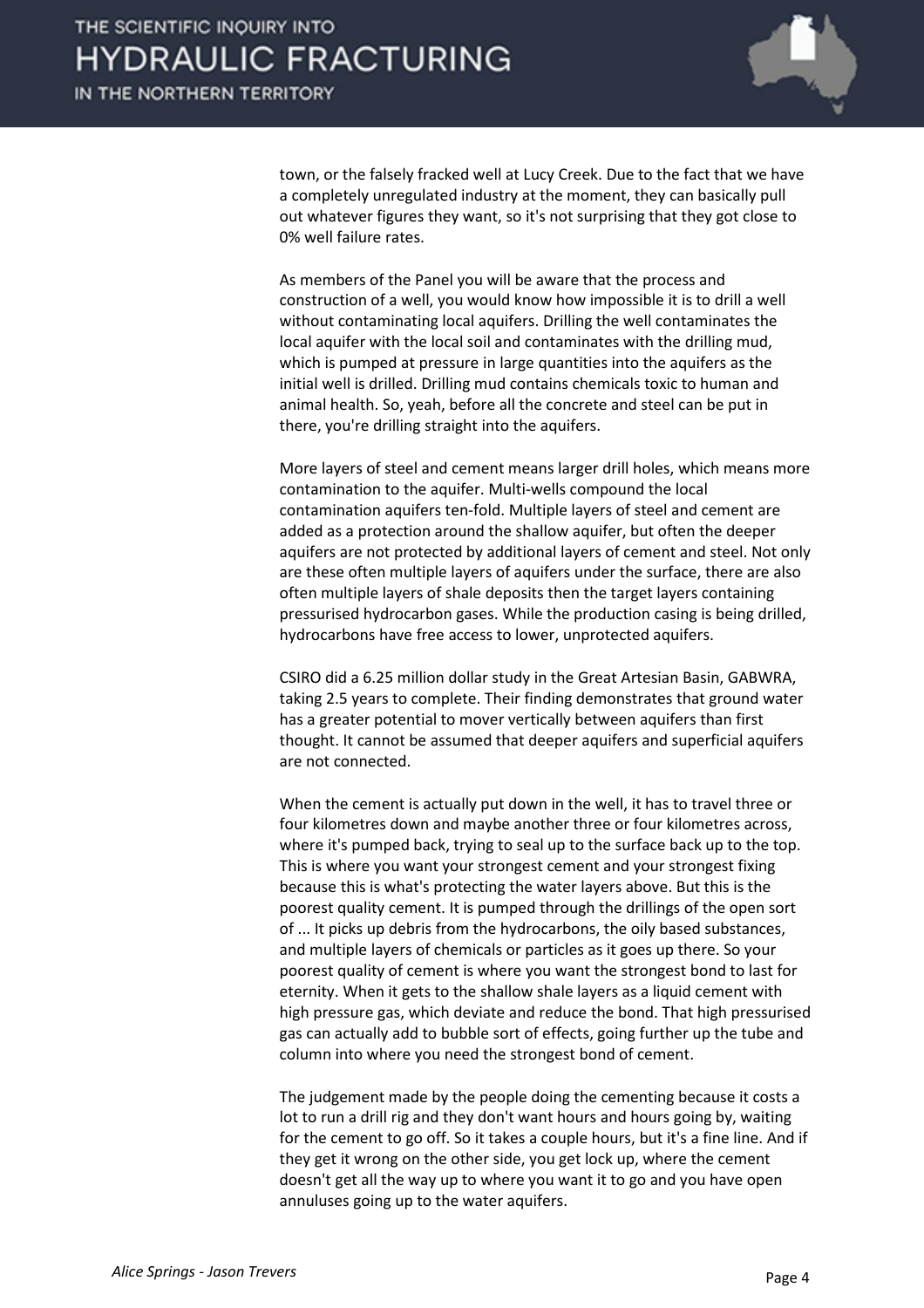IN THE NORTHERN TERRITORY



In a well the steel and cement are exposed to a large amount of corrosive chemicals. Truckloads of hydrochloric acid are pumped into the well during the fracking, and they're pumped in pure, not diluted. There is a high salt content in the target shale and the product water that flows through the steel pipe for decades. In a saline environment, steel rusts and corrodes, calcifies and cements loses strength and integrity and turns to powder.

I'd just like to introduce my first video. This is one I tried to have presented to the panel a few times now, and tried to play last time. This is Dr. Ingraffea, he's been working for four decades within the industry.

- Hon. Justice Pepper: Is this the same video that you presented last time?
- Jason Trevers: I tried to, but it didn't work.
- Hon. Justice Pepper: Ah. Okay. Thank you.
- Jason Trevers: Yeah.
- Hon. Justice Pepper: Good. Excellent.

Video-Ingraffea: Is not shown. I want to make sure you understand this because millions of dollars are being spent by the oil and gas industry on television ads and on newspaper ads right now that want you to believe that four layers of steel and four layers of cement are better than three layers of steel and three layers of cement. And three layers of steel and three layers of cement are better than two layers of steel and two layers of cement. And they want you to know that now using up to four or five or six layers of steel and cement.

> Doesn't make a damn bit of difference. There's always an outermost layer. There's always an outermost layer. I don't care how many you have, there's always a contact layer between the cement and the rock. That's the contact. That bond, they can't accept it. They can't measure it. They can't observe it.

There are techniques of figuring out whether the cement is in contact with the steel casement. Lots of good technology can tell them that, but what they can't tell is whether it's a good bond between the outside of the cement and the inside rock. And by the way, it's not just one kind of rock. You might be seven or eight thousand feet down, and it'd be hundreds of different kinds of rock, each that would possess its own chemistry, its own [inaudible] of friction, its own bonding chemistry with the cement. And you've got one kind of cement you want to bond to all those different kinds of rock.

So it doesn't make any difference. That is disingenuous on the part of the industry to say "We're now using more steel and more casing to give you more protection." Totally irrelevant. Doesn't make a damn bit of difference.

How do I know that the industry knows this? Because the industry publishes its own statistics, it has its own culture. It has its own journals. It has its own review, its own evidence. So I know how much on a Saturday morning you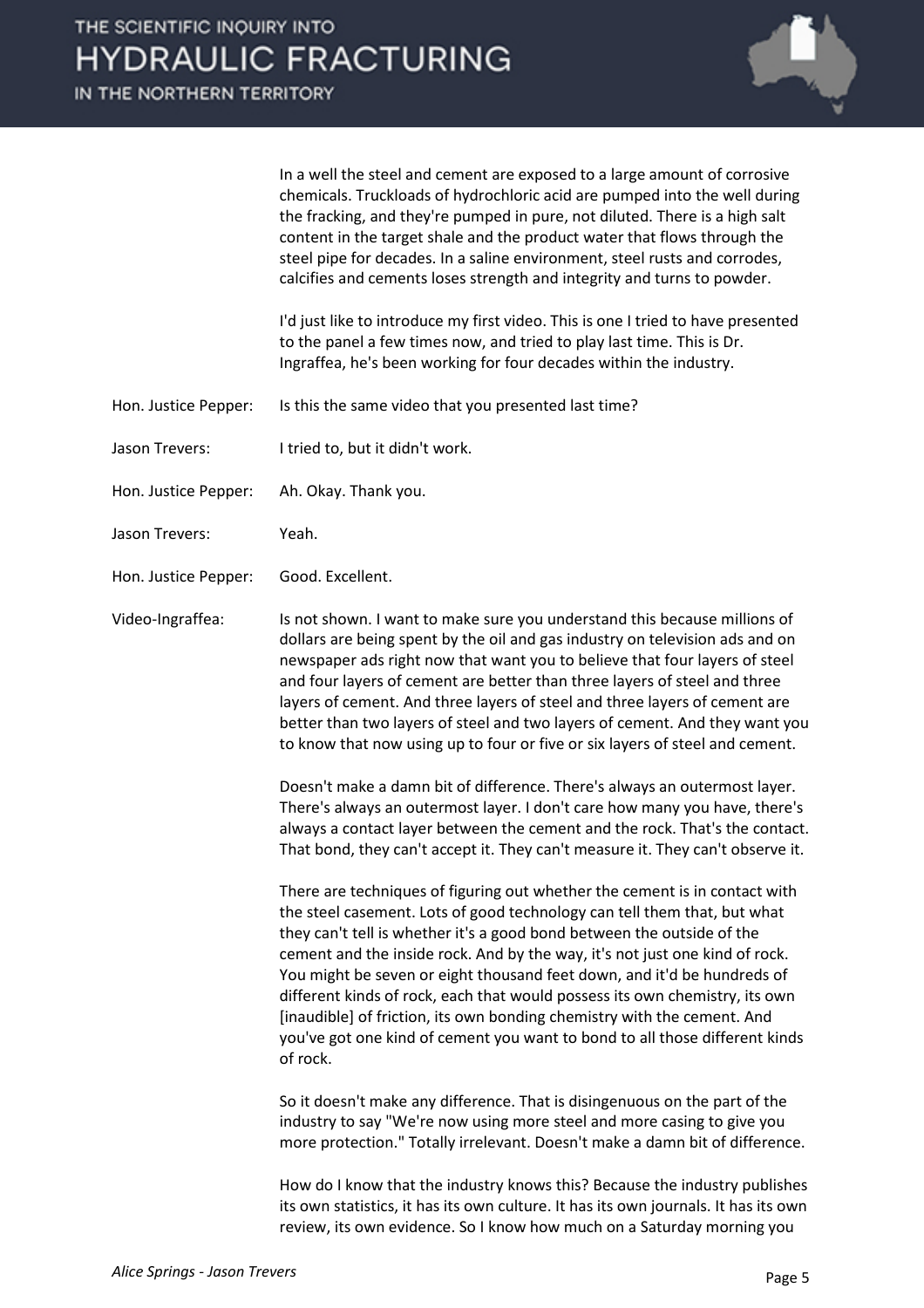

want to spend time looking at bar charts, but you're going to spend some time with bar charts. This one is from Schlumberger in their journal. They went out and they surveyed 45,000 offshore oil and gas wells and asked a very simple question: how many of them are leaking? Simple question, right? And they categorised all data into a bar chart. So horizontal axis is how old the well was when they investigated, ranging from brand new wells to wells that were 30 years old. And the vertical axis represented the wells that were effected by sustained casing pressure. In other words, there was gas coming up through one or more of the annulus outside the production casing. In other words, the well had failed. Construction integrity was not there.

Alright. This could be a graph of my age versus the number of pains that I have. And as you well know, even at birth, sometimes we hurt. But as we get older, we hurt more. More things go- Same thing. Look. Young wells fail at the rate of one in 20. Young wells, brand new wells fail at the rate of one in 20. Remember that number, 5%. And as wells age, the failure rate goes up, because that cement starts to degrade, the ground motions cause the cement to crack. Cracked cement shrinks over time, the casing starts to corrode, the degradation between the casing and cement goes to hell, the degradation between the cement and the rock goes to hell, and pretty soon, more than half of your wells are leaking. And how long are these Marcellus wells supposed to be in existence? Be careful how you answer this question. How long does every Marcellus continue to have to exist in the state of Pennsylvania? Thank you. Forever on this graph. So the reasonable expectation is eventually all wells lose their integrity.

Alright. So I showed this once and somebody, Haliburton, said "Your graph can go up your you-know-what, because this is for offshore wells." This guys from Haliburton and I turned to him and I said, "You should know about offshore wells. You should know about cement jobs in all of your wells. You should know about a cement job on an offshore well built in the Congo, where there's a billion dollar investment in that well and failed because of a faulty cement job."

So, let's go onshore. This data, again this is industry data, Society of Petroleum Engineering referee journal paper from 2009. These researchers might survey 347,000 oil and gas wells in Canada. And again, they did the same thing. How many of them are leaking? They find out that somewhere around four and a half percent of them, older wells are leaking more than younger wells. You can see that here. Remember that four and a half percent, 5%.

Earlier this week, I went to the Pennsylvania Department of Environmental Protection Compliance Database, which now is in pretty good shape. It took four years for them to get a reasonable, competent, professional database managing system so that you, the public, can figure out what's actually going on. I surveyed and I asked how many violations were issued in 2011, of all the operators in Pennsylvania for a loss of well integrity. Let's go backwards first. Let's look at 2010. In 2010 there are 14,054 well drilled by Marcellus in Pennsylvania. 90 of those wells were cited for well integrity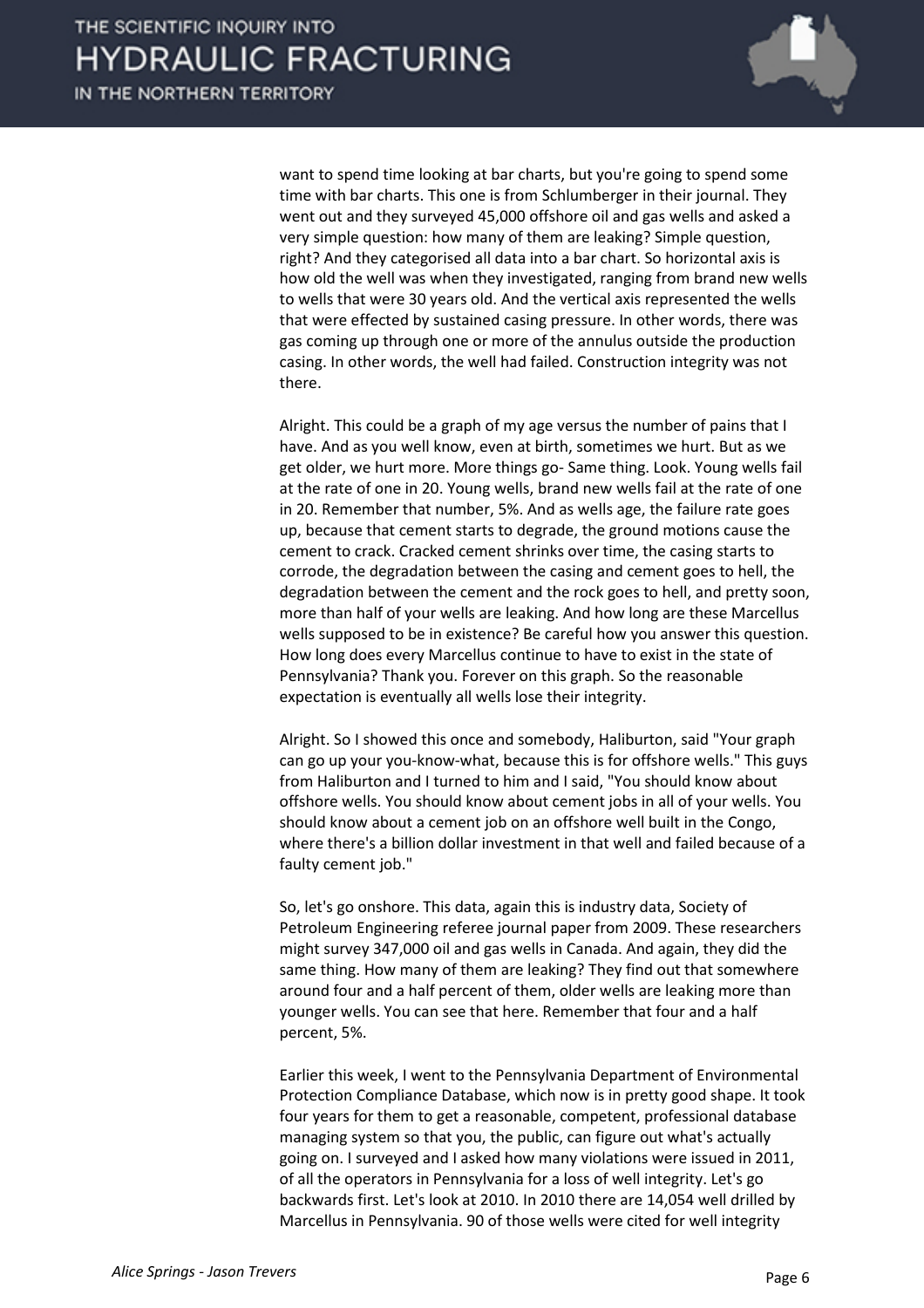

failure. Migration. Of the type I just showed you. That's a 6.2% rate of failure. That number sound familiar?

Industry says "We're improving all the time. We did tell you we were perfect when we got here, and we weren't. We admit it. We have learned." My buddy [Terry] at Penn State says that the drilling industry has got to learn by actually experimenting in your backyards. Let's go to 2011, there 19,037 wells were drilled, and 121 well failures. Exactly the same failure rate, to within three decimal places. Isn't that amazing?

I've concluded that this data is consistent with previous industry data I showed you. In other words, this is a chronic problem the industry is always known about it and has never been able to fix, for obvious reasons. It's too damn complex to fix it.

So what's rare? Rare is 6%. Early. Remember, these are wells that were drilled in the year in which the violation was issued. This isn't talking about what are those wells going to be doing 10 years from now, 20 years from now, 30 years from now. So the myth is fluid migration from faulty wells is a rare phenomenon. They'd like you to believe it only happens once in a million times, once in a thousand times, once in ten thousand times. But they're going to get a hundred thousand wells in the Marcellus in Pennsylvania. That's what most these experts say. In the Marcellus alone.

So the truth is that fluid migration from faulty wells is a well-known chronic problem, and there's an expected rate of occurrence. You're going to have a hundred thousand wells, you're going to have 6% of those wells 60,000 wells is that right. 6,000 wells are going to fail. How many people's well water contamination incidences is that going cause? And what's the cost to the state?

So, health impact, there will be contamination, there has been, and there will continue to be contamination of underground sources of drinking water with methane, perhaps drilling fluids, released hydrocarbon and other things that are down there that are supposed to come up inside of the well and not the outside. So, truth? Myth? you decide.

The most common problem here is not shown-

Jason Trevers: Okay, that's gone back from start again.

Video-Ingraffea: [video replays in background]

Hon. Justice Pepper: You want to stop there.

Jason Trevers: Yeah, I think it's gone back to the start. It's jumped back to the start. It's finished.

Hon. Justice Pepper: Okay. Alright. Thank you.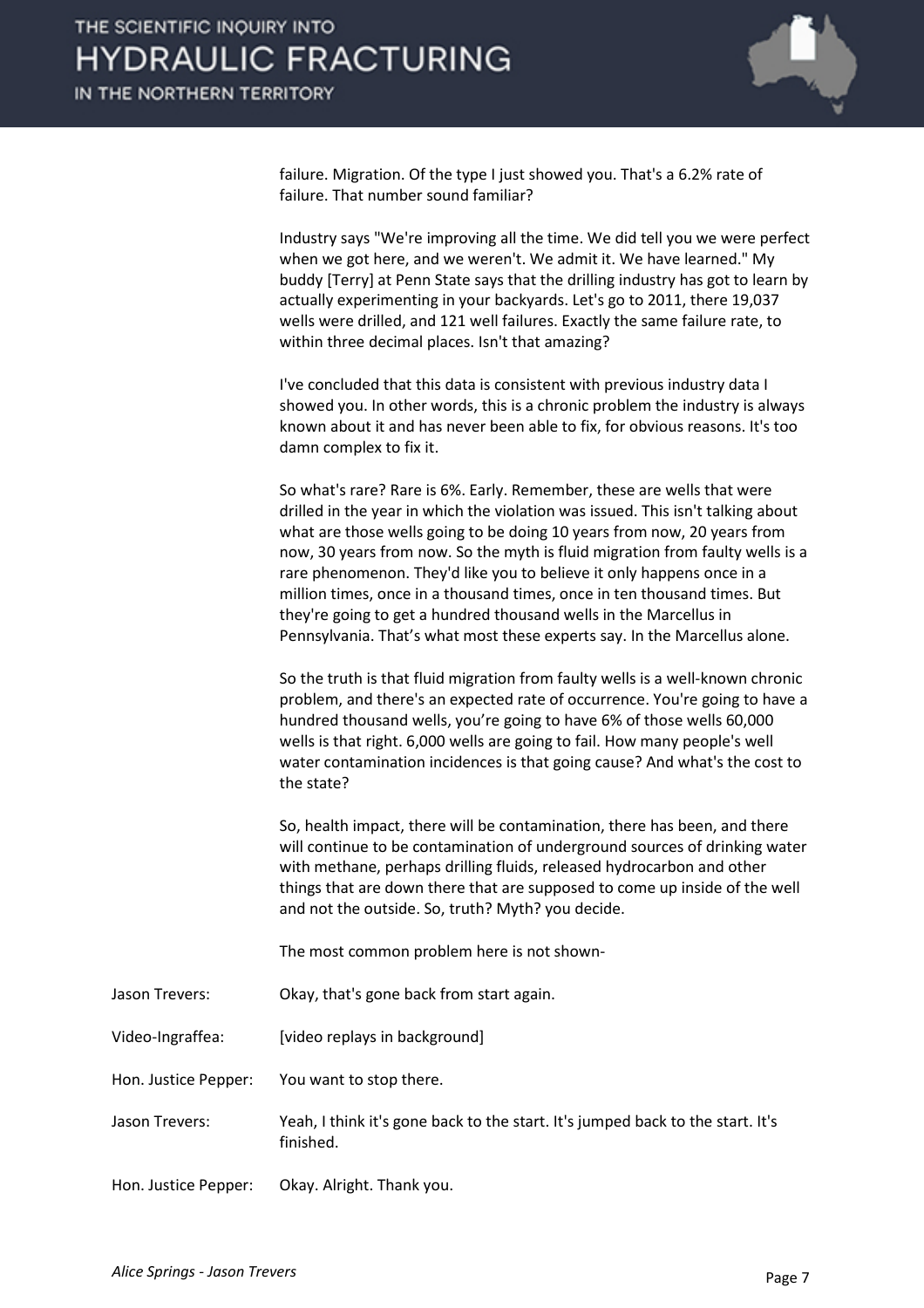IN THE NORTHERN TERRITORY



| Jason Trevers:       | So, yeah, Ingraffea sort of points out that the industry very much well knows<br>about the chronic problems with well integrity failure and they've just been<br>trying to cover it and do a propaganda, or basically spread mistruths.                                                                                                                                                                                                                                                                                                                                                                                                                                                                                                                                                                                                                                                                                                                                                                                                                                                                                                                                                                                                                                                                                                                                                                                                                                                                                                                                                                                                                  |
|----------------------|----------------------------------------------------------------------------------------------------------------------------------------------------------------------------------------------------------------------------------------------------------------------------------------------------------------------------------------------------------------------------------------------------------------------------------------------------------------------------------------------------------------------------------------------------------------------------------------------------------------------------------------------------------------------------------------------------------------------------------------------------------------------------------------------------------------------------------------------------------------------------------------------------------------------------------------------------------------------------------------------------------------------------------------------------------------------------------------------------------------------------------------------------------------------------------------------------------------------------------------------------------------------------------------------------------------------------------------------------------------------------------------------------------------------------------------------------------------------------------------------------------------------------------------------------------------------------------------------------------------------------------------------------------|
| Hon. Justice Pepper: | Sorry, what was the date of that video?                                                                                                                                                                                                                                                                                                                                                                                                                                                                                                                                                                                                                                                                                                                                                                                                                                                                                                                                                                                                                                                                                                                                                                                                                                                                                                                                                                                                                                                                                                                                                                                                                  |
| Jason Trevers:       | What was the date?                                                                                                                                                                                                                                                                                                                                                                                                                                                                                                                                                                                                                                                                                                                                                                                                                                                                                                                                                                                                                                                                                                                                                                                                                                                                                                                                                                                                                                                                                                                                                                                                                                       |
| Hon. Justice Pepper: | Yeah, the lecture that he's given. When?                                                                                                                                                                                                                                                                                                                                                                                                                                                                                                                                                                                                                                                                                                                                                                                                                                                                                                                                                                                                                                                                                                                                                                                                                                                                                                                                                                                                                                                                                                                                                                                                                 |
| Jason Trevers:       | I think that was 2012.                                                                                                                                                                                                                                                                                                                                                                                                                                                                                                                                                                                                                                                                                                                                                                                                                                                                                                                                                                                                                                                                                                                                                                                                                                                                                                                                                                                                                                                                                                                                                                                                                                   |
| Hon. Justice Pepper: | Thank you.                                                                                                                                                                                                                                                                                                                                                                                                                                                                                                                                                                                                                                                                                                                                                                                                                                                                                                                                                                                                                                                                                                                                                                                                                                                                                                                                                                                                                                                                                                                                                                                                                                               |
| Jason Trevers:       | Where was I? Yeah. One of the problems is steel and cement corrode over<br>time and rust. I was going to show you some photos of where I was on<br>holidays and there was a shipwreck on the side of the beach in the Ethel<br>shipwreck. 50 years ago there was a 600 tonne massive steel ship on the<br>beach and now there's just this tiny, skeletal rust that sort of left over a 50<br>or 60 year time that it just completely disappears in a saline environment.<br>There's many cattle stations at the moment that are replacing all their water<br>bores with drinking quality water that have completely gone and corroded,<br>and they're having to re-drill, re-bore, add casing, and they're using plastic<br>these days because of the effects that the drinking quality water has on the<br>steel, let alone what is going to happen when you get the salty, deeper<br>under layers with other corrosive contaminants.<br>One of the chemicals that they often use in the fracking fluid used try and<br>contact that is anticorrosive things like you get radiator fluid. That's<br>probably one of the reasons why the frack fluid ponds are so green and just<br>look like radiator fluid because it's a chronic problem, trying to stop things<br>corroding.<br>It's a bit of a concern when you're thinking they're trying to plug up a well<br>for abandonment and the steel that their cementing or plugging into is<br>completely corroded and lost its integrity and calcified and that's meant to<br>be a strong bond.<br>I might move on to my second video here. This was me yesterday at the<br>back of my air conditioner. |
| Hon. Justice Pepper: | Mr. Travers, you have five minutes left.                                                                                                                                                                                                                                                                                                                                                                                                                                                                                                                                                                                                                                                                                                                                                                                                                                                                                                                                                                                                                                                                                                                                                                                                                                                                                                                                                                                                                                                                                                                                                                                                                 |
| Jason Trevers:       | Cool.                                                                                                                                                                                                                                                                                                                                                                                                                                                                                                                                                                                                                                                                                                                                                                                                                                                                                                                                                                                                                                                                                                                                                                                                                                                                                                                                                                                                                                                                                                                                                                                                                                                    |
| Video-Trevers:       | I'd like to provide a bit more anecdotal evidence of what happens to cement<br>when it is in contact with salt and moisture. Everyone knows steel with<br>cement rusts. So you've got a barrier of steel, and a barrier of cement<br>protecting us, protecting the water aquifers from the contamination from all<br>the hydrocarbons and all the toxins that are out in the shale layer. Everyone                                                                                                                                                                                                                                                                                                                                                                                                                                                                                                                                                                                                                                                                                                                                                                                                                                                                                                                                                                                                                                                                                                                                                                                                                                                       |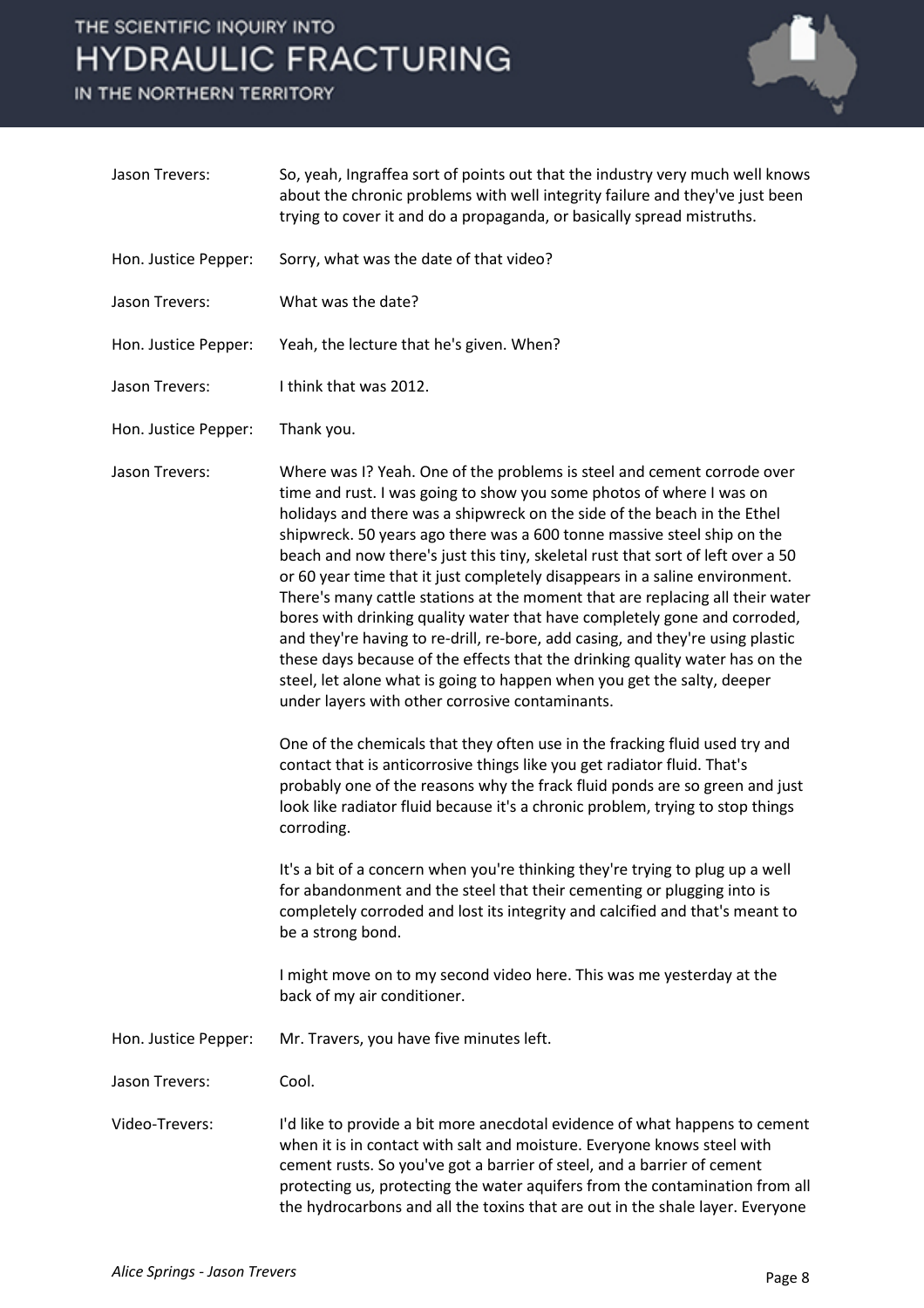

knows steel rusts. What everyone doesn't know is what happens to cement when it gets exposed.

This is cement here I would like to show you has been exposed to drinking quality water over a short period of time. When we open this up, we can actually see the strength and the quality of the cement. This is high-quality building cement and the cement that is protecting the vital aspect at the top of the well what's underneath and being pushed through about seven kilometres worth of drill holes first and contaminated with hydrocarbons, oils, and all sorts of different sorts of minerals along the way. So you expect that the cement at the top of the well isn't anywhere near the quality. The quantity and salinity of the salt and other corrosive materials is high. I mean that the hydrochloric acid they pump down pure into these well, is exposed to extremely high pressures. One of the barriers is the cement. And the cement is only really at the top of the vertical part of the shaft, the horizontal part of the shaft, the steel tubing sits on the bottom and the corners as well so there is no cement protecting most of the shaft and the cement at the top of the shaft is of poorer quality. It's exposed to all different sort of salts. I'll show you again, right here, this is the powdery sort of effect of what happens to the cement when it gets in contact with salt and water. And this is to protect us from, to protect water supplies and escaping hydrocarbons in the atmosphere for eternity.

Jason Trevers: Okay. Yeah.

Hon. Justice Pepper: Thank you. Alright, you've got about one minute to conclude, Mr. Trevers.

- Jason Trevers: No worries, thank you. I was really disappointed to start seeing these articles here in the thing saying the new territory report showed fracking can be done safely in the Northern Territory and the risk can be mitigated. I'm not sure how regulations are going to stop steel rusting or cement corroding. I'm just concerned
- Hon. Justice Pepper: Thank you very much. Thank you. Mr. Trevers, I do want to assure you that this panel has taken the issue of well integrity very, very seriously.
- Jason Trevers: Mm-hmm (affirmative)

Hon. Justice Pepper: For good reason, given its criticality. And indeed it was for that reason that we engaged CSIRO to do an independent study. Now, I appreciate you take issue with that study, but I do need to, I guess, perhaps just clarify that the figures that we have used in our draft final report, and I'll take an example, let's say, for example page 71 and section 5.5, come exactly from that CSI report. They do not come from any APPEA report as you, perhaps I misunderstood, have suggested.

> Now, as I said- [crosstalk] Hang on a second. You may take issue with the CSIRO analysis and their report, but we have based the figures that we have quoted, and we've relied on are taken from the CSIRO report, and if you need any confirmation of that, as I said, you can turn to page 71 of our draft final report 5.11 and that corresponds with the draft final appendices at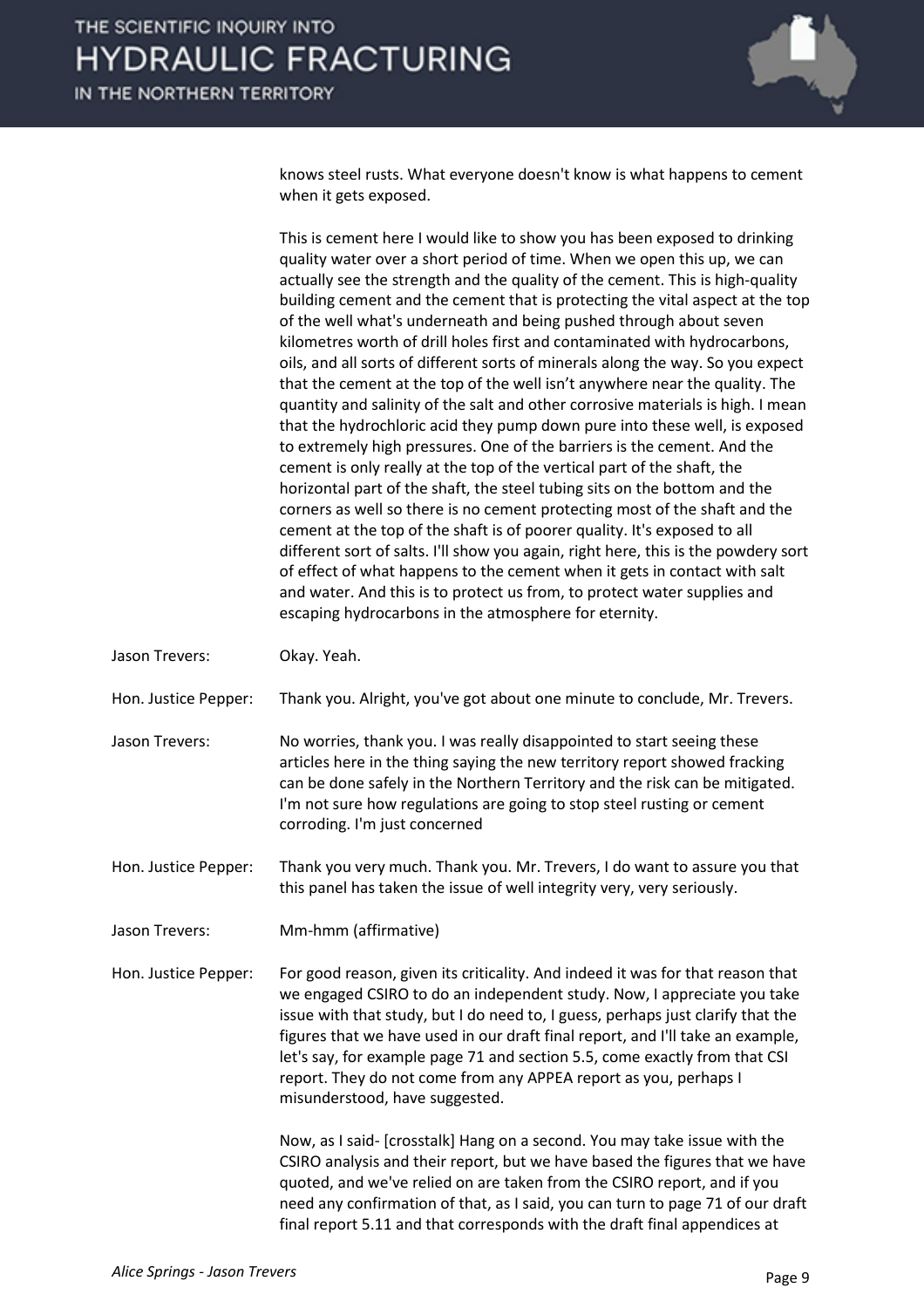IN THE NORTHERN TERRITORY



page 112. So, just in case there was any misunderstanding, [crosstalk] we have taken our data and, as I said, you may disagree with that data, but we have taken our data not from an APPEA report, but from CSIRO report.

- Jason Trevers: Yes, you have, but there is a large discrepancy between a lot of peerreviewed scientific data and evidence that's been here that the presentations, at 50-fold differences between what CSIRO's given, and what many people have issued and found clear, relevant, scientific data, which is what you put in you put in interim of how you will judge and look at ... Clear, relevant scientific data hasn't been given any weight, whereas the CSIRO has been full, we'll believe you and we won't actually cross reference with multitudes of peer-reviewed scientific data and facts, world-wide data figures. So there's a weight of peer-reviewed data that hasn't been given any weight, really, or any view and you just, "CSIRO, deal with this." It's a side-step
- Hon. Justice Pepper: Well, that material was before CSIRO, who, in our view, certainly have the expertise and certainly do have the independence. As I said, I accept and it's an absolutely valid position to take. You disagree with the CSIRO analysis, but I do need to emphasise that we took our data from the CSIRO report, not the APPEA report. Do you wish to clarify that part of your presentation, or retract any part of it?
- Jason Trevers: No. Definitely, no. There's a difference through the APPEA, but the way they've the ... Where CSIRO have gathered their information is not in alignment with a lot of the world data of 4 million wells that's been ascertained. It seems to me that there's very clear evidence, matter-of-fact, about well integrity that can be calculated and the CSIRO's where they've gathered their data from is not in alignment, it's very specific and it's very targeted to reach a certain outcome. It doesn't align with world data studies and peer-reviewed scientific journals and data that I've seen.
- Hon. Justice Pepper: There is sort of a review of well failure rates, including total well failure rates, total barrier failure rates from other jurisdictions in the CSIRO report. You're aware of that, aren't you?

Jason Trevers: Yep.

- Hon. Justice Pepper: Okay. Well, again, I just want to- It's not unimportant, Mr. Trevers, because you have suggested, and maybe I misunderstood, misheard you, but I had rather heard that you had told us that we had got our data from an APPEA report. Did I misunderstand you?
- Jason Trevers: You did, in the Interim Report. The Interim Report was definitely-
- Hon. Justice Pepper: Well, I'm talking about the draft final report.
- Jason Trevers: Yeah. There was a part where I was talking about the Interim Report and my response to it, and I read out part of that, so that was part of my providing evidence and data to the panel about the APPEA report, and then it flicked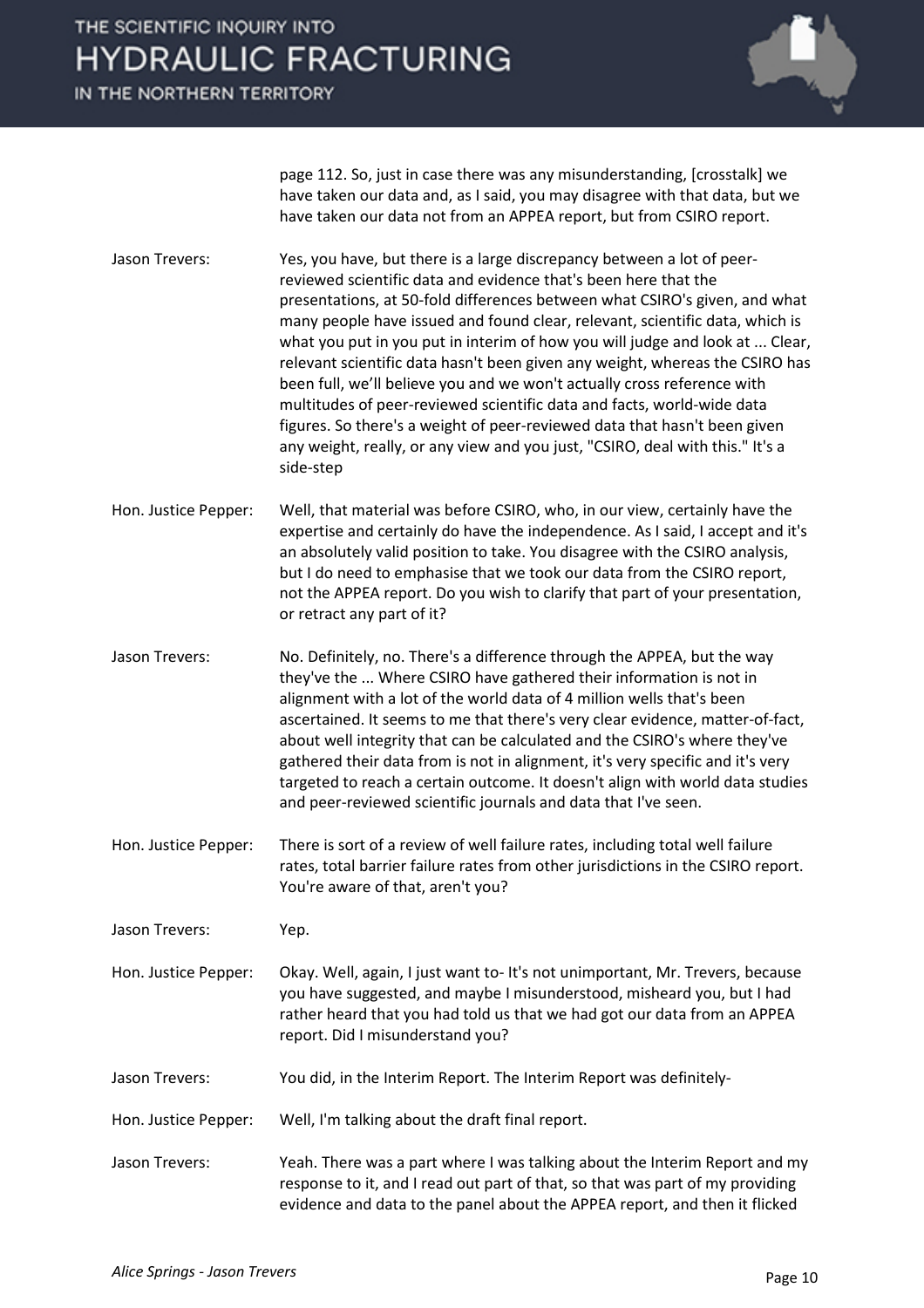IN THE NORTHERN TERRITORY



over to actually the CSIRO and that was a differentiation. So, I'm sorry if there was any confusion- [crosstalk]

- Hon. Justice Pepper: So you accept that in the draft final report we have based our, basically we have based our conclusions and we've taken our data and our percentages from the CSIRO report.
- Jason Trevers: Yes.
- Hon. Justice Pepper: Thank you.
- Jason Trevers: It was in my opinion that instead of actually getting to the bottom of the discrepancies yourself and actually analysing the risks, you've actually sidestepped to include the CSIRO, because there was very clear evidence in different reports of literature in American Department of Environments and other different sort of resources where you could confirm or de-confirm where there's a thousand-fold discrepancy, but instead CSIRO were brought in and the panel as having to assess the risk and report and give back to the public has sort of sidestepped their responsibility, in my opinion, to ... the deviations or the discrepancies between different-
- Hon. Justice Pepper: So you don't accept that it was part of the responsibility of the panel to go to experts that are considered to be leading experts in this area and independent experts in this area, you consider that to be an abrogation by the Panel of their responsibility?
- Jason Trevers: I consider the Panel to be an independent Panel, and-
- Hon. Justice Pepper: That's not what you said earlier, Mr. Trevers.
- Jason Trevers: The Panel has been portrayed as an independent, when you came it was a really strong factor that you presented to the community as being an independent Inquiry as different to the Hawke Report and other different reports. Then as being an independent inquiry taking on the responsibility for presenting the facts and getting rid of the myths, when it came to some of those crunch points, by bringing on the CSIRO, you've actually engaged a Government, Commonwealth Government organisation to actually look at a key factor point and therefore the integrity of the independence has, in my view, been compromised by giving it off to-
- Hon. Justice Pepper: So you don't consider CSIRO to be independent, is that the bottom line?
- Jason Trevers: It's funded by the Commonwealth. It's had 115 million dollars pulled out of its budgets in the last few years and it is actually been designed to support industry. That's one of its main roles or focus.
- Hon. Justice Pepper: So, Mr. Trevers, you don't consider, I just need a clear answer to this, you don't consider CSIRO to be an independent organisation?
- Jason Trevers: No.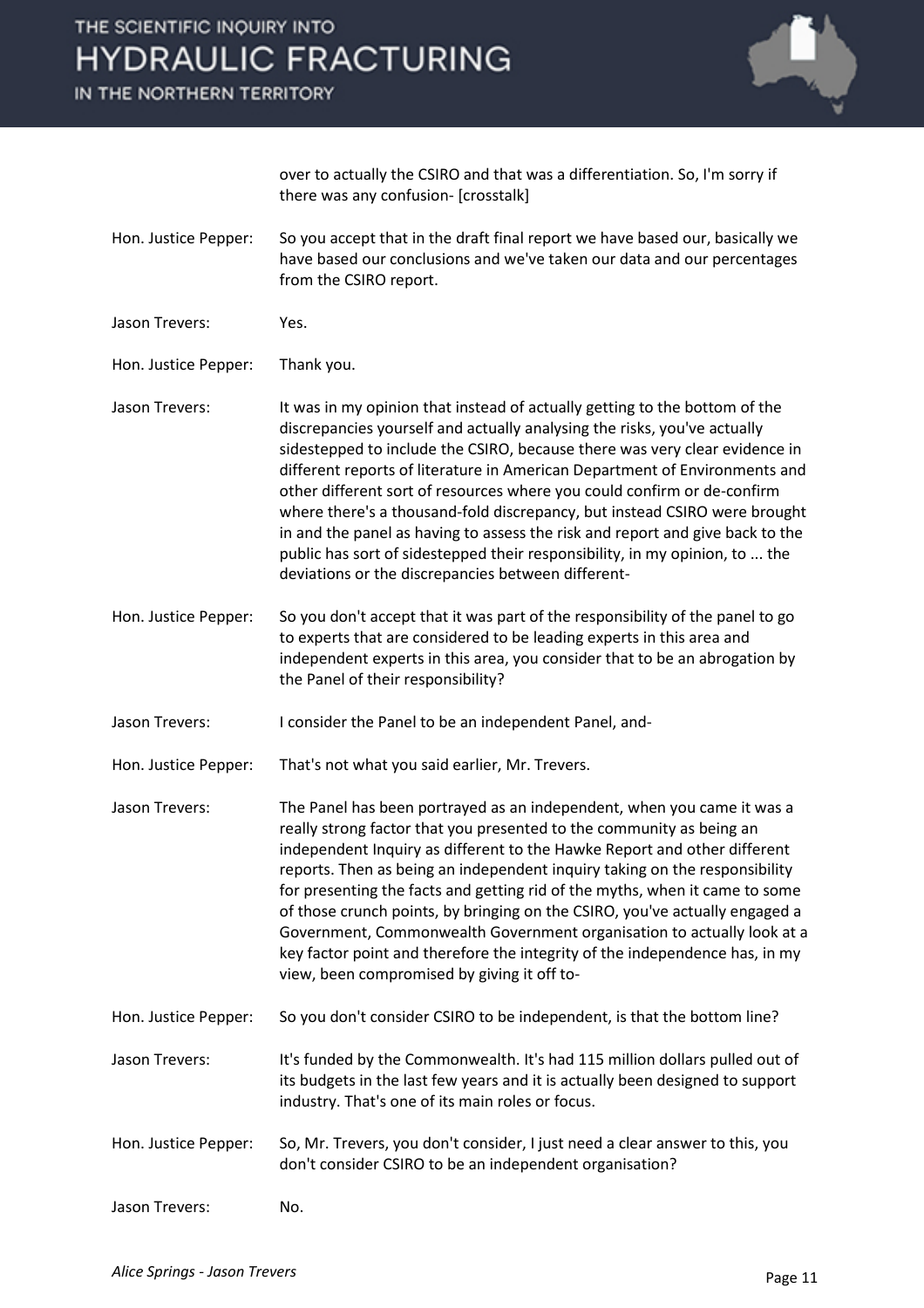IN THE NORTHERN TERRITORY



| Hon. Justice Pepper: | I understand the submission. Thank you.                                                                                                                                                                                                                                                                                                                                                                                                                                                                                                                                                                                                                                                                                                                                                                                                                                                                                                                                                                                                                                                                                                                                                                                                                                                                                                                                                                                                                                                                                                                                                |
|----------------------|----------------------------------------------------------------------------------------------------------------------------------------------------------------------------------------------------------------------------------------------------------------------------------------------------------------------------------------------------------------------------------------------------------------------------------------------------------------------------------------------------------------------------------------------------------------------------------------------------------------------------------------------------------------------------------------------------------------------------------------------------------------------------------------------------------------------------------------------------------------------------------------------------------------------------------------------------------------------------------------------------------------------------------------------------------------------------------------------------------------------------------------------------------------------------------------------------------------------------------------------------------------------------------------------------------------------------------------------------------------------------------------------------------------------------------------------------------------------------------------------------------------------------------------------------------------------------------------|
|                      | Anyone else have any comments? We'll start with Dr. Anderson and then<br>we'll come down. Yes, Dr. Anderson?                                                                                                                                                                                                                                                                                                                                                                                                                                                                                                                                                                                                                                                                                                                                                                                                                                                                                                                                                                                                                                                                                                                                                                                                                                                                                                                                                                                                                                                                           |
| Dr. Alan Anderson:   | Yeah. Thank you. So I don't work for CSIRO as senior scientist for 30 years,<br>so I think I do have some understanding of how the organisation works. And<br>I just wanted to reassure you that if CSIRO reported what it did, it did so on<br>the basis of the best available scientific evidence and it would not have<br>deliberately provided misleading information to the panel. Also note that<br>you referred to another CSIRO study on groundwater in the Great Artesian<br>Basin, and you accept that those findings, and I would say that you are<br>correct in accepting those findings, and if there were errors, they would be<br>genuine technical errors, not politically motivated misleading information.<br>Just wanted to reassure you that.                                                                                                                                                                                                                                                                                                                                                                                                                                                                                                                                                                                                                                                                                                                                                                                                                      |
| Jason Trevers:       | Thank you.                                                                                                                                                                                                                                                                                                                                                                                                                                                                                                                                                                                                                                                                                                                                                                                                                                                                                                                                                                                                                                                                                                                                                                                                                                                                                                                                                                                                                                                                                                                                                                             |
| Hon. Justice Pepper: | Dr. Jones?                                                                                                                                                                                                                                                                                                                                                                                                                                                                                                                                                                                                                                                                                                                                                                                                                                                                                                                                                                                                                                                                                                                                                                                                                                                                                                                                                                                                                                                                                                                                                                             |
| Dr. David Jones:     | With the issue of well barrier failure rates, what Professor Ingraffea failed to<br>mention was that most of those failure rates are actually single barrier<br>failure rates, they're not total failures of well integrity that actually lead to<br>groundwater contamination. That's a really important distinction. We did<br>take your initial comments very seriously about this issue of integrity, very<br>seriously. And in fact, that's why we decided we'd get the best expert<br>opinion externally to advise us on this matter. And so we went to CSIRO and<br>indeed their conclusion is that the single barrier failure rate is between one<br>and 10%, which is quite consistent with what you were telling us. But the<br>total well failure rate, which in other words, reaches all barriers and gets out<br>laterally into groundwater, is only about .1%.<br>So, yes, I think that's been one of our problems, and your problem as well,<br>that certain publications say this, other publications say that. The question is<br>how do you balance them? The CSIRO they didn't manufacture this<br>information. They actually reviewed the broad base of literature, including<br>the Ingraffea reports and the most recent analysis that has been done and<br>reached this conclusion, which basically says, "Yes, single barrier failures<br>about one to 10%, which is consistent. Total barrier failure is much less than<br>that than there the ones, which can really impact groundwater quality."<br>That's what we took away from the advice we were given. |
| Jason Trevers:       | Yeah.                                                                                                                                                                                                                                                                                                                                                                                                                                                                                                                                                                                                                                                                                                                                                                                                                                                                                                                                                                                                                                                                                                                                                                                                                                                                                                                                                                                                                                                                                                                                                                                  |
| Hon. Justice Pepper: | Sorry, did you want to comment on that? Or, you don't have to, I'm just-You<br>looked as if you were about to.                                                                                                                                                                                                                                                                                                                                                                                                                                                                                                                                                                                                                                                                                                                                                                                                                                                                                                                                                                                                                                                                                                                                                                                                                                                                                                                                                                                                                                                                         |
| Jason Trevers:       | One of the big  If you get to single barrier failure, it just opens up an<br>avenue. But it's just a potential for later on, once degradation of steel and<br>cement start to go, there's a larger path. The whole vertical column of that<br>steel sits on the ground, its integrity is not going to be there.                                                                                                                                                                                                                                                                                                                                                                                                                                                                                                                                                                                                                                                                                                                                                                                                                                                                                                                                                                                                                                                                                                                                                                                                                                                                        |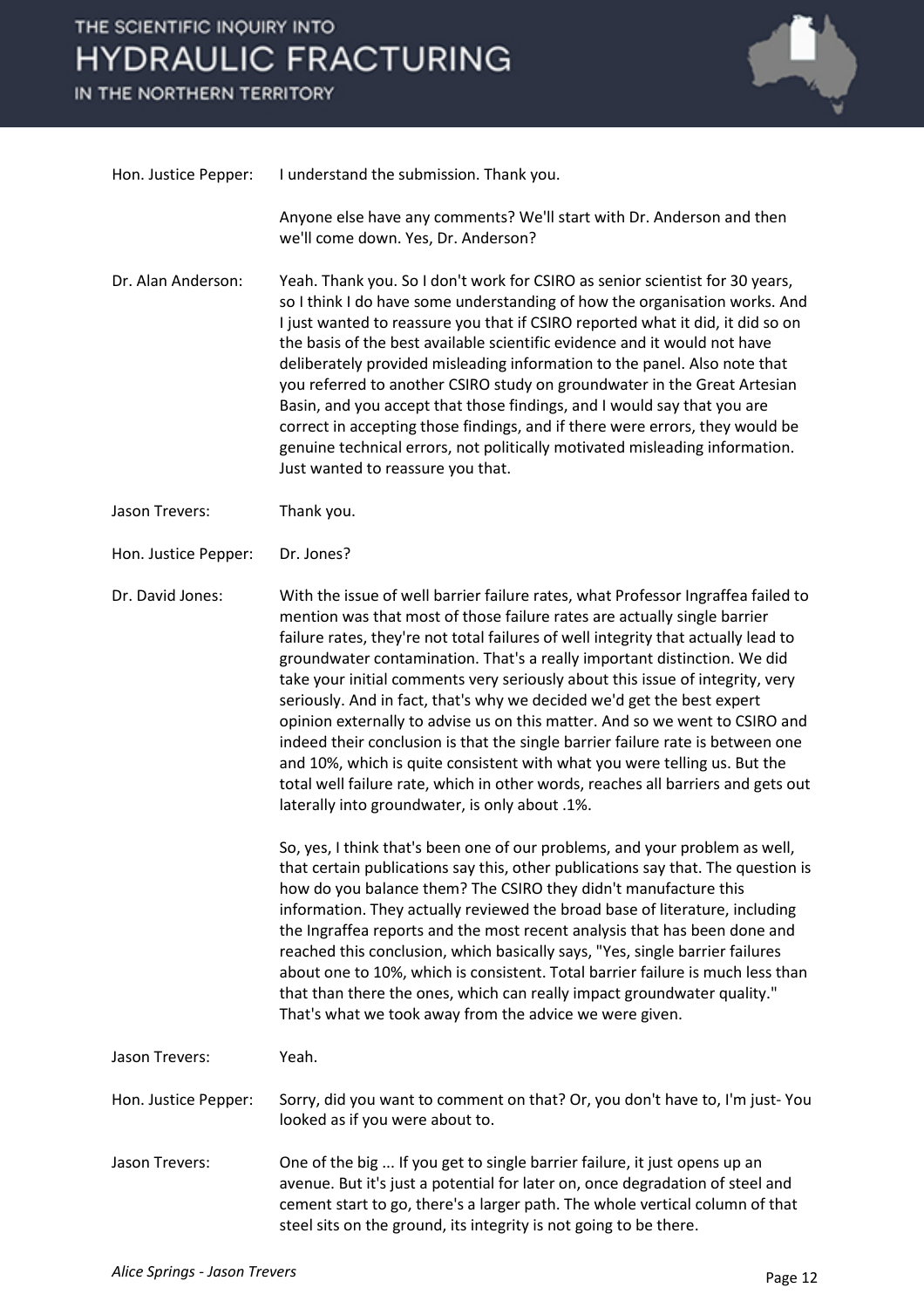IN THE NORTHERN TERRITORY

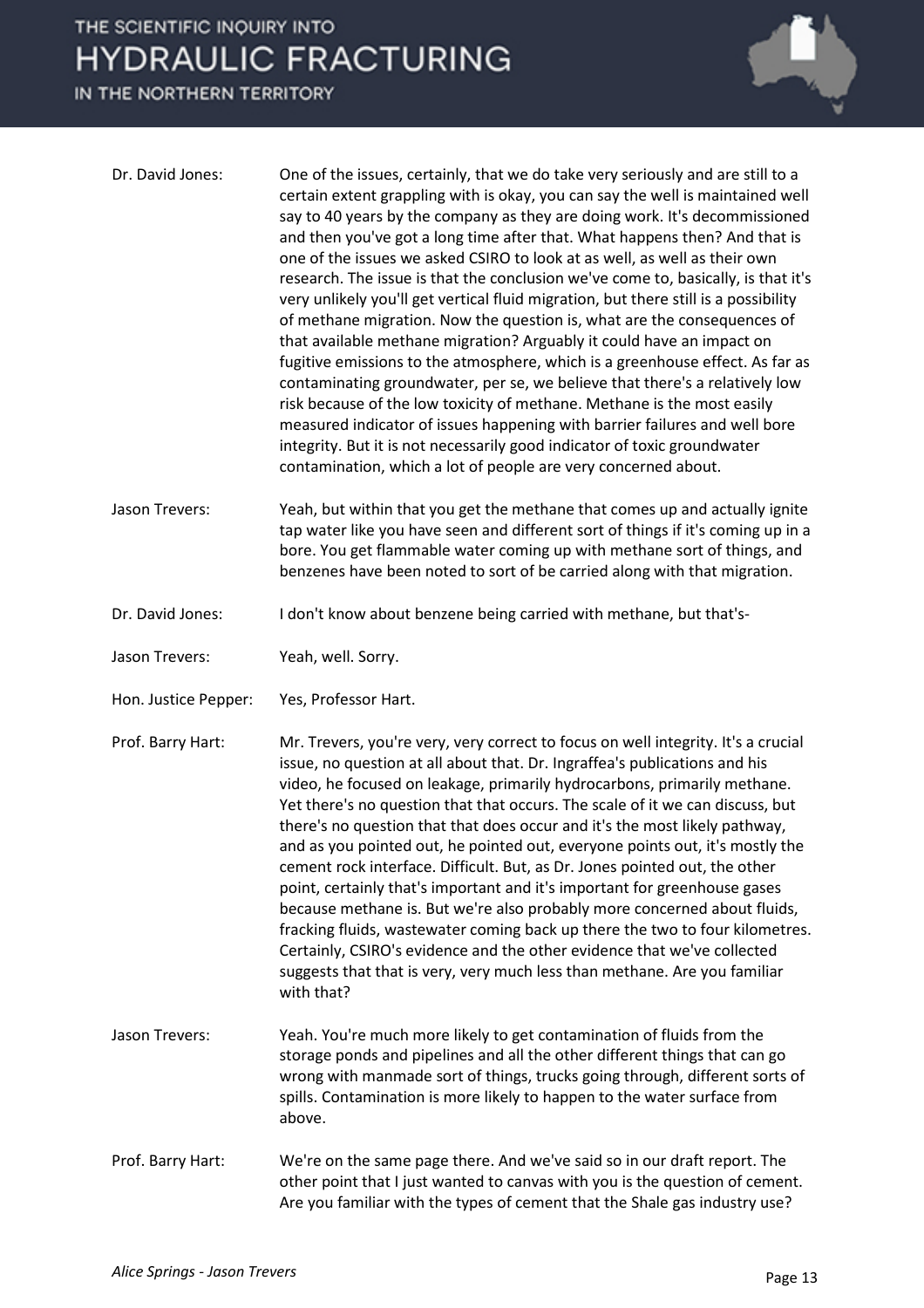IN THE NORTHERN TERRITORY



| Jason Trevers:    | Not 100%, I must be  I know that there's cement water, and a few<br>additives. You get hardeners and you can actually delay the setting process,<br>you can have other different sort of chemicals and formulations to actually<br>speed up the process.                                                                                                                                                                                                                                                                                                                                                                                                                                                                                                                                                                                                                                                                                                                                                                                                                                                                                                                                                                                                                                                                                                                                                                                                                                                                                                         |
|-------------------|------------------------------------------------------------------------------------------------------------------------------------------------------------------------------------------------------------------------------------------------------------------------------------------------------------------------------------------------------------------------------------------------------------------------------------------------------------------------------------------------------------------------------------------------------------------------------------------------------------------------------------------------------------------------------------------------------------------------------------------------------------------------------------------------------------------------------------------------------------------------------------------------------------------------------------------------------------------------------------------------------------------------------------------------------------------------------------------------------------------------------------------------------------------------------------------------------------------------------------------------------------------------------------------------------------------------------------------------------------------------------------------------------------------------------------------------------------------------------------------------------------------------------------------------------------------|
| Prof. Barry Hart: | I think it's a little more than that, though.                                                                                                                                                                                                                                                                                                                                                                                                                                                                                                                                                                                                                                                                                                                                                                                                                                                                                                                                                                                                                                                                                                                                                                                                                                                                                                                                                                                                                                                                                                                    |
| Jason Trevers:    | Okay.                                                                                                                                                                                                                                                                                                                                                                                                                                                                                                                                                                                                                                                                                                                                                                                                                                                                                                                                                                                                                                                                                                                                                                                                                                                                                                                                                                                                                                                                                                                                                            |
| Prof. Barry Hart: | They've got some real challenges. The temperatures when you get down to<br>three to four Km are at least a 150 to 200. That's a hell of a lot more<br>(200 C – Celsius) - a heck of a lot higher than any of our cements. There are<br>special formulations. I'd urge you to have a look at some of that. There are a<br>number of, huge number, because the gas industry sees that, as you've<br>pointed out and Dr. Ingraffea's pointed out, as a crucial component. Steel's<br>one thing, cement's another one. We'd be very interested in anything you're<br>able to discover on that that you feel is good or bad because we recognise<br>that that's a crucial issue for the industry and of course for us, too, in terms<br>of trying to work out the risks that are there. I think that's probably all I<br>wanted to say about the cements, without going to detail.                                                                                                                                                                                                                                                                                                                                                                                                                                                                                                                                                                                                                                                                                    |
|                   | Given that you've said this, because what we do is we pick up from people<br>who are critical of various components and so forth, I think probably we<br>need to look a little bit more. I don't know that we've got that much on the<br>special nature of the cements. We're not apologising for the gas industry,<br>but it's a little bit more than just cement in your home up here. But I think<br>it's probably on us to put a bit more down there to give people reassurance<br>if we can.                                                                                                                                                                                                                                                                                                                                                                                                                                                                                                                                                                                                                                                                                                                                                                                                                                                                                                                                                                                                                                                                |
| Dr. David Jones:  | Especially with these cements, often they're designed specifically for<br>particular corrosive environments. For example, the nature of the<br>groundwater as you quite rightly point out, if it's exposed to normal cement<br>like this, and I've got a situation like that in my house in well, so I know<br>exactly what you mean by that, but these cements are tested and CSIRO<br>report they were actually grappling with this issue of longevity. I actually<br>found one of the best analogues with the wells that had been put down for<br>carbon capture and storage, where you're basically pumping $CO2$ at high<br>pressure through these systems, and high pressure $CO2$ when it mixes with<br>water is actually a very corrosive environment. They were drawing on the<br>quite extensive research that's been done on that industry, which is related<br>but not obviously the same as what we're talking about. But it's extremely<br>relevant in terms of the fact of a highly corrosive environment on cement<br>longevity. They did draw on that work, and that's probably some of the best<br>evidence we've got about how long cement might last, because some of<br>these types of cements, unlike this type of cement, when they're reacted<br>with groundwater or with carbon dioxide the cement does change. But the<br>crystal structure is actually replaced by another mineral, which is actually<br>quite impervious as well. It doesn't exfoliate like this, it can actually maintain<br>its integrity. Cements aren't cements. |

Hon. Justice Pepper: Any further questions?